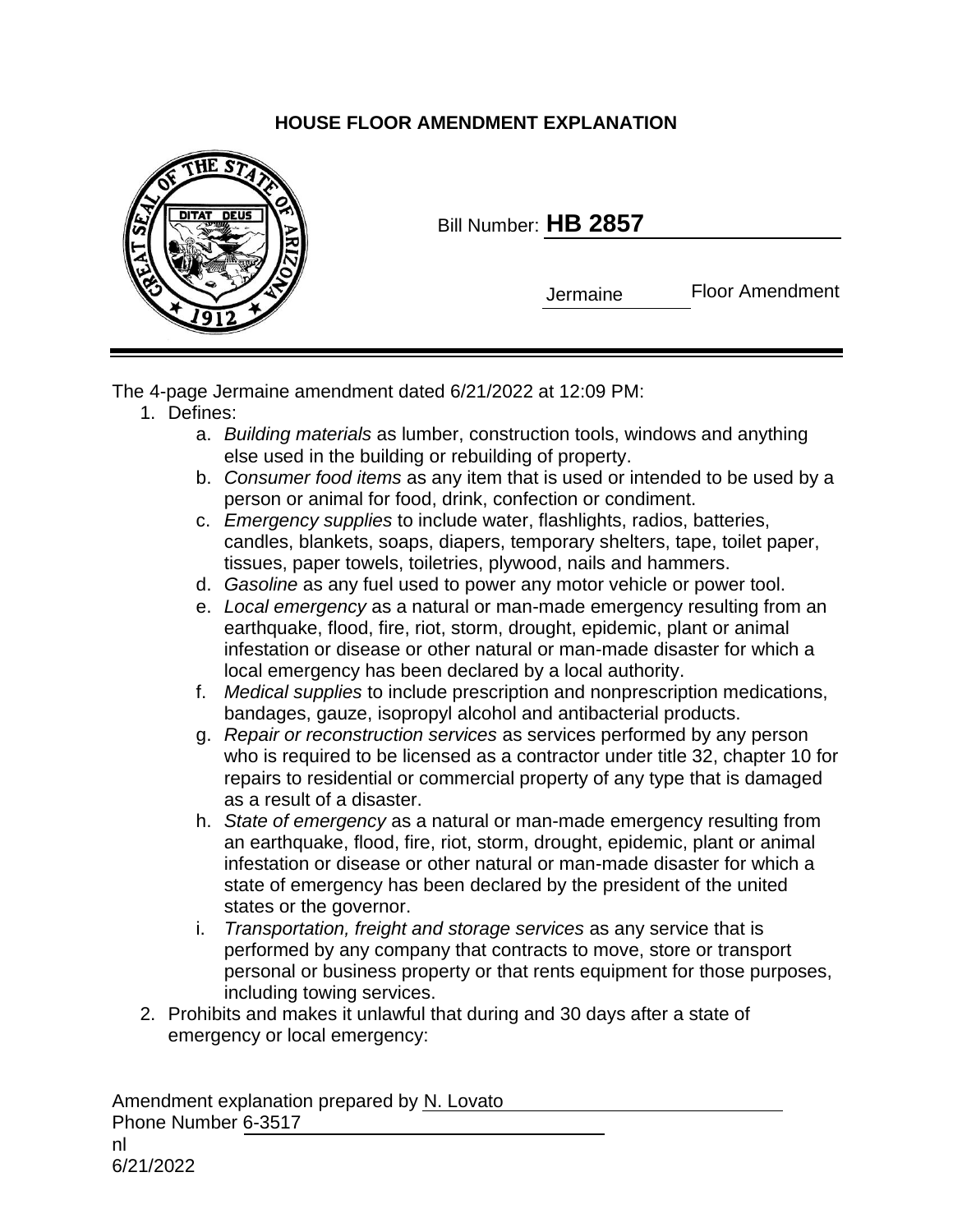- a. A person sells or offers to sell certain products and services more than 10% above the price that was charged immediately before a declaration of emergency:
	- i. Building materials, consumer food items, emergency supplies, gasoline, home heating oil, medical supplies, repair or reconstruction services or transportation, freight and storage services
		- 1. If a person did not sell these goods and services before such an emergency, to not sell their goods or services at more than 10% higher than the average in that county
		- 2. A greater increase is permissible if the increase is directly attributable to costs from suppliers or additional labor or material to sellers cost is over 10%
	- ii. An owner of a hotel, motel, or other room-renting service to increase regular rates, as advertised immediately before a delaration by more than 10%
		- 1. A greater increase is permissible if the increase is directly attributable to goods or labor used in its business, to seasonal adjustments in rates that are regularly scheduled or to previously contracted rates
	- iii. If needed, the governor or legislature, or local authority may extend these requirements by 30 day increments as needed
	- iv. A good immediately before declaration may sell item at double that price
- 3. Establishes any violations are subject to a civil penalty of up to \$10,000 a. AG may investigate any violations and take appropriate action
- 4. Any person who loses money or property due to an infraction may seek appropriate damages for relief

\_\_\_\_\_\_\_\_\_\_\_\_\_\_\_\_\_\_\_\_\_\_\_\_\_\_\_\_\_\_\_\_\_\_\_\_\_\_\_\_\_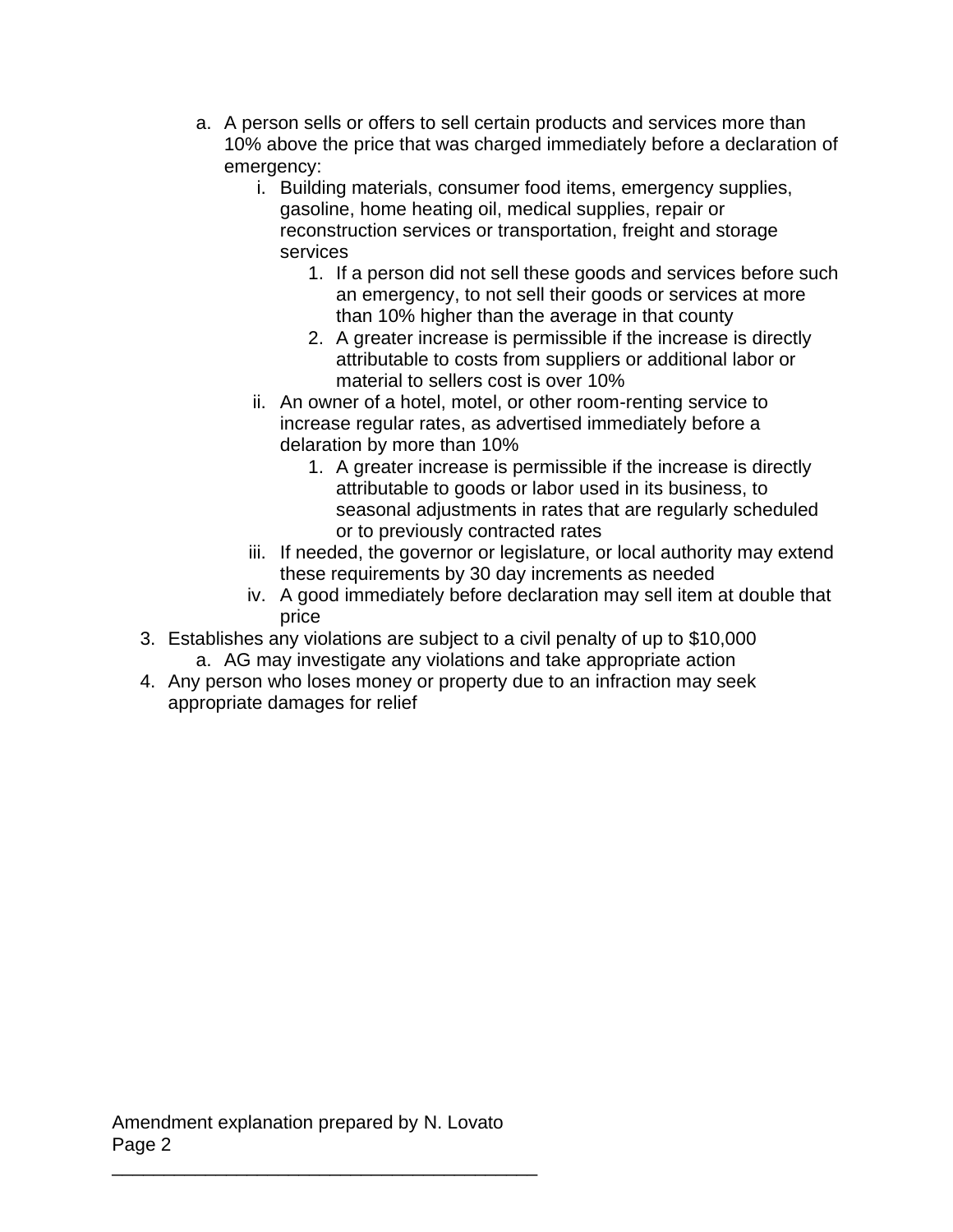Jermaine H.B. 2857

# JERMAINE FLOOR AMENDMENT HOUSE OF REPRESENTATIVES AMENDMENTS TO H.B. 2857 (Reference to printed bill)

|                       | 1 Page 11, after line 27, insert:                                           |
|-----------------------|-----------------------------------------------------------------------------|
| $\mathbf{2}^{\prime}$ | "Sec. 8. Title 44, chapter 9, Arizona Revised Statutes, is amended          |
| 3                     | by adding article 27, to read:                                              |
| $\overline{4}$        | ARTICLE 27. PRICE GOUGING                                                   |
| 5                     | 44-1383. Definitions                                                        |
| 6                     | IN THIS ARTICLE, UNLESS THE CONTEXT OTHERWISE REQUIRES:                     |
| 7                     | 1. "BUILDING MATERIALS" MEANS LUMBER, CONSTRUCTION TOOLS, WINDOWS           |
| 8                     | AND ANYTHING ELSE USED IN THE BUILDING OR REBUILDING OF PROPERTY.           |
| 9                     | 2. "CONSUMER FOOD ITEMS" MEANS ANY ITEM THAT IS USED OR INTENDED TO         |
| 10                    | BE USED BY A PERSON OR ANIMAL FOR FOOD, DRINK, CONFECTION OR CONDIMENT.     |
| 11                    | 3. "EMERGENCY SUPPLIES" INCLUDES WATER, FLASHLIGHTS, RADIOS,                |
| 12                    | BATTERIES, CANDLES, BLANKETS, SOAPS, DIAPERS, TEMPORARY SHELTERS, TAPE,     |
| 13                    | TOILET PAPER, TISSUES, PAPER TOWELS, TOILETRIES, PLYWOOD, NAILS AND         |
| 14                    | HAMMERS.                                                                    |
| 15                    | 4. "GASOLINE" MEANS ANY FUEL USED TO POWER ANY MOTOR VEHICLE OR             |
| 16                    | POWER TOOL.                                                                 |
| 17                    | 5. "LOCAL EMERGENCY" MEANS A NATURAL OR MAN-MADE EMERGENCY RESULTING        |
| 18                    | FROM AN EARTHQUAKE, FLOOD, FIRE, RIOT, STORM, DROUGHT, EPIDEMIC, PLANT OR   |
| 19                    | ANIMAL INFESTATION OR DISEASE OR OTHER NATURAL OR MAN-MADE DISASTER FOR     |
| 20                    | WHICH A LOCAL EMERGENCY HAS BEEN DECLARED BY A LOCAL AUTHORITY.             |
| 21                    | 6. "MEDICAL SUPPLIES" INCLUDES PRESCRIPTION AND NONPRESCRIPTION             |
| 22                    | MEDICATIONS, BANDAGES, GAUZE, ISOPROPYL ALCOHOL AND ANTIBACTERIAL PRODUCTS. |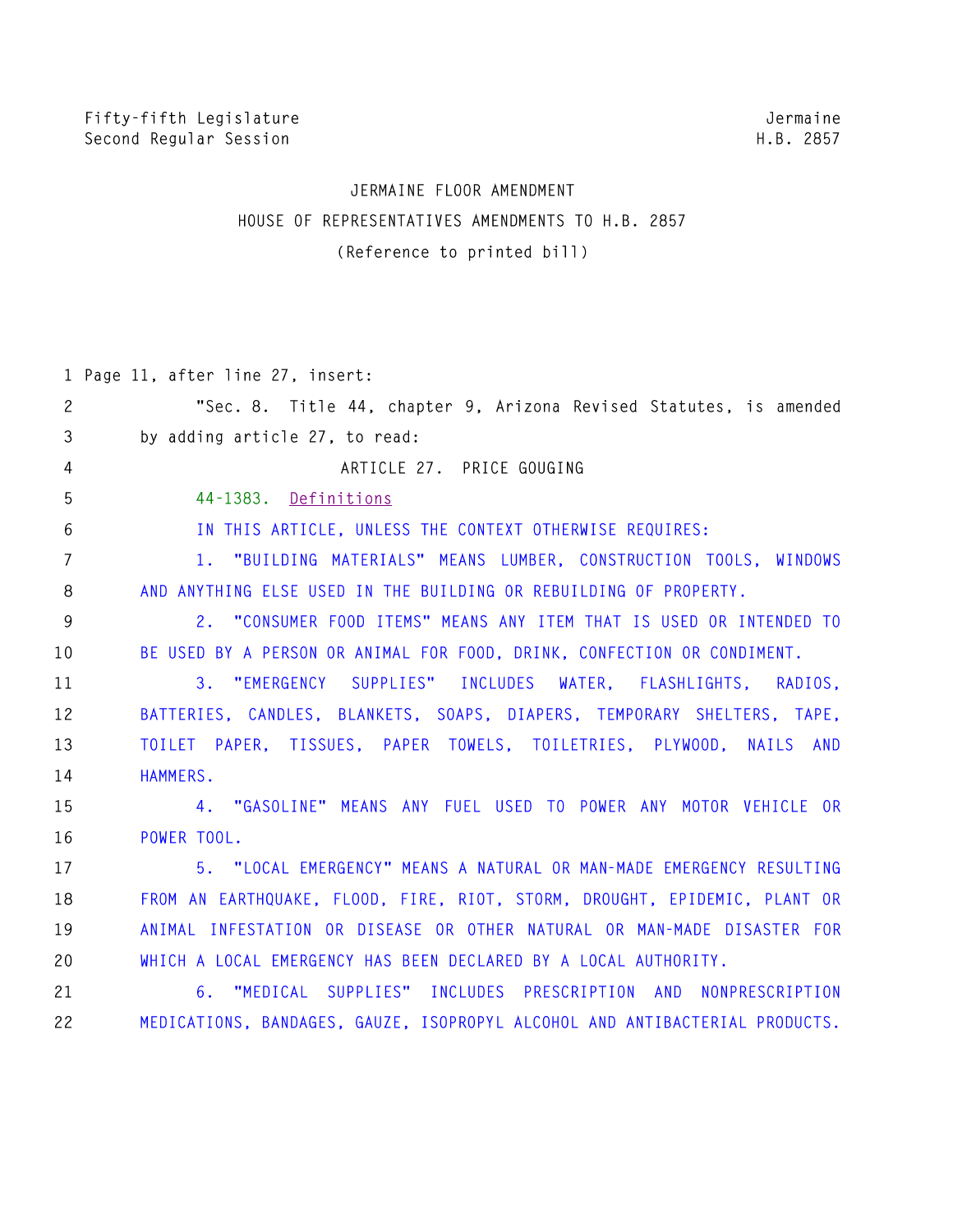7. "REPAIR OR RECONSTRUCTION SERVICES" MEANS SERVICES PERFORMED BY  $\mathbf{1}$  $\mathbf{2}^{\prime}$ ANY PERSON WHO IS REQUIRED TO BE LICENSED AS A CONTRACTOR UNDER TITLE 32.  $\mathfrak{Z}$ CHAPTER 10 FOR REPAIRS TO RESIDENTIAL OR COMMERCIAL PROPERTY OF ANY TYPE  $\overline{4}$ THAT IS DAMAGED AS A RESULT OF A DISASTER.

5 8. "STATE OF EMERGENCY" MEANS A NATURAL OR MAN-MADE EMERGENCY RESULTING FROM AN EARTHQUAKE, FLOOD, FIRE, RIOT, STORM, DROUGHT, EPIDEMIC. 6  $7<sup>1</sup>$ PLANT OR ANIMAL INFESTATION OR DISEASE OR OTHER NATURAL OR MAN-MADE DISASTER FOR WHICH A STATE OF EMERGENCY HAS BEEN DECLARED BY THE PRESIDENT 8 9 OF THE UNITED STATES OR THE GOVERNOR.

9. "TRANSPORTATION, FREIGHT AND STORAGE SERVICES" MEANS ANY SERVICE  $10<sub>1</sub>$ 11 THAT IS PERFORMED BY ANY COMPANY THAT CONTRACTS TO MOVE, STORE OR TRANSPORT  $12<sup>°</sup>$ PERSONAL OR BUSINESS PROPERTY OR THAT RENTS EQUIPMENT FOR THOSE PURPOSES. 13 INCLUDING TOWING SERVICES.

14

#### 44-1383.01. Emergency periods: excess pricing: prohibition

15 A. DURING A STATE OF EMERGENCY OR LOCAL EMERGENCY, AND FOR A PERIOD 16 OF THIRTY DAYS AFTER THE END OF THAT EMERGENCY PERIOD, IT IS UNLAWFUL FOR A 17 PERSON TO SELL OR OFFER TO SELL ANY BUILDING MATERIALS, CONSUMER FOOD 18 ITEMS, EMERGENCY SUPPLIES, GASOLINE, HOME HEATING OIL, MEDICAL SUPPLIES, 19 REPAIR OR RECONSTRUCTION SERVICES OR TRANSPORTATION, FREIGHT AND STORAGE SERVICES FOR A PRICE THAT IS MORE THAN TEN PERCENT ABOVE THE PRICE THAT WAS 20 CHARGED BY THAT PERSON FOR THOSE GOODS OR SERVICES IMMEDIATELY BEFORE THE 21  $22$ DECLARATION OF EMERGENCY. IF A PERSON DID NOT SELL THE GOODS OR SERVICES IMMEDIATELY BEFORE THE DECLARATION OF THE EMERGENCY, THE PRICE MAY NOT BE 23 MORE THAN TEN PERCENT ABOVE THE AVERAGE PRICE THAT WAS CHARGED IN THAT 24 25 COUNTY IMMEDIATELY BEFORE THE DECLARATION OF EMERGENCY EXCEPT THAT A GREATER PRICE INCREASE IS ALLOWED IF THE SELLER CAN PROVE THAT THE INCREASE 26 IN PRICE WAS DIRECTLY ATTRIBUTABLE TO ADDITIONAL COSTS IMPOSED ON THE 27 28 SELLER BY THE SUPPLIER OF THE GOODS OR DIRECTLY ATTRIBUTABLE TO ADDITIONAL 29 COSTS FOR LABOR OR MATERIALS USED TO PROVIDE THE SERVICES IF THE PRICE IS  $30<sup>°</sup>$ NOT MORE THAN TEN PERCENT ABOVE THE TOTAL OF THE COST TO THE SELLER PLUS THE MARKUP CUSTOMARILY APPLIED BY THE SELLER FOR THAT GOOD OR SERVICE IN 31

 $-2-$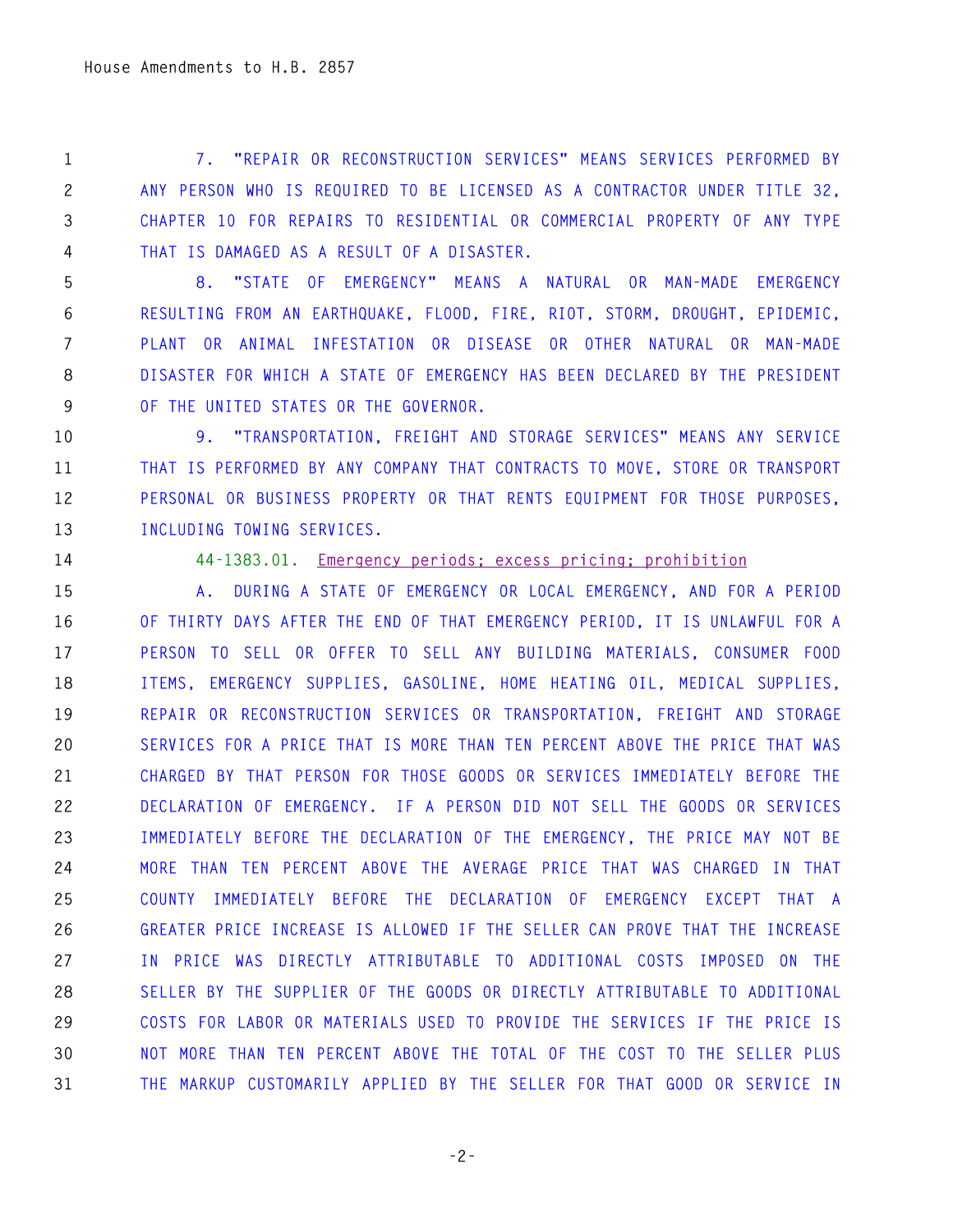THE USUAL COURSE OF BUSINESS IMMEDIATELY BEFORE THE ONSET OF THE STATE OF  $\mathbf{1}$  $2^{\circ}$ EMERGENCY OR LOCAL EMERGENCY.

B. DURING A STATE OF EMERGENCY OR LOCAL EMERGENCY, AND FOR A PERIOD  $\mathbf{3}$  $\overline{4}$ OF THIRTY DAYS AFTER THE END OF THAT EMERGENCY PERIOD, IT IS UNLAWFUL FOR 5 AN OWNER OR OPERATOR OF A HOTEL, MOTEL OR OTHER ROOM-RENTING SERVICE TO 6 INCREASE THE REGULAR RATES, AS ADVERTISED IMMEDIATELY BEFORE THE  $7<sup>1</sup>$ DECLARATION OF EMERGENCY, BY MORE THAN TEN PERCENT EXCEPT THAT A GREATER PRICE INCREASE IS ALLOWED IF THE OWNER OR OPERATOR CAN PROVE THAT THE 8 9 INCREASE IN PRICE IS DIRECTLY ATTRIBUTABLE TO ADDITIONAL COSTS IMPOSED ON THE OWNER OR OPERATOR FOR GOODS OR LABOR USED IN ITS BUSINESS, TO SEASONAL  $10<sub>1</sub>$ 11 ADJUSTMENTS IN RATES THAT ARE REGULARLY SCHEDULED OR TO PREVIOUSLY  $12<sup>°</sup>$ CONTRACTED RATES.

C. IF DEEMED NECESSARY TO PROTECT THE LIVES, PROPERTY OR WELFARE OF 13 CITIZENS, THE GOVERNOR, THE LEGISLATURE OR A LOCAL AUTHORITY MAY APPLY 14 15 SUBSECTIONS A AND B OF THIS SECTION FOR ADDITIONAL THIRTY-DAY PERIODS AS  $16<sup>1</sup>$ NEEDED.

17 D. A BUSINESS THAT OFFERS AN ITEM FOR SALE AT A REDUCED PRICE 18 IMMEDIATELY BEFORE THE DECLARATION OF EMERGENCY MAY USE THE PRICE AT WHICH 19 IT USUALLY SELLS THE ITEM TO CALCULATE THE PRICE REQUIREMENT'S PRESCRIBED 20 IN THIS SECTION.

21

### 44-1383.02. Unlawful practices; civil penalty; right of action

22 A. A VIOLATION OF THIS ARTICLE IS AN UNLAWFUL ACT OR PRACTICE 23 PURSUANT TO SECTION 44-1522 AND IS SUBJECT TO A CIVIL PENALTY OF UP TO 24 \$10,000 FOR EACH VIOLATION. THE ATTORNEY GENERAL MAY INVESTIGATE THE UNLAWFUL ACT OR PRACTICE AND TAKE APPROPRIATE ACTION PURSUANT TO CHAPTER 25 26 10. ARTICLE 7 OF THIS TITLE.

B. A PERSON WHO LOSES MONIES OR PROPERTY DUE TO A VIOLATION OF THIS 27 28 ARTICLE HAS A RIGHT OF ACTION. IN AN ACTION UNDER THIS SECTION, THE COURT, IN ADDITION TO ANY OTHER APPROPRIATE LEGAL OR EQUITABLE RELIEF, SHALL AWARD 29  $30<sup>°</sup>$ THREEFOLD THE DAMAGES SUSTAINED BY THE PERSON. THE COURT SHALL ALSO AWARD  $31$ REASONABLE ATTORNEY FEES, FILING FEES AND REASONABLE COURT COSTS."

32 Amend title to conform

 $-3-$